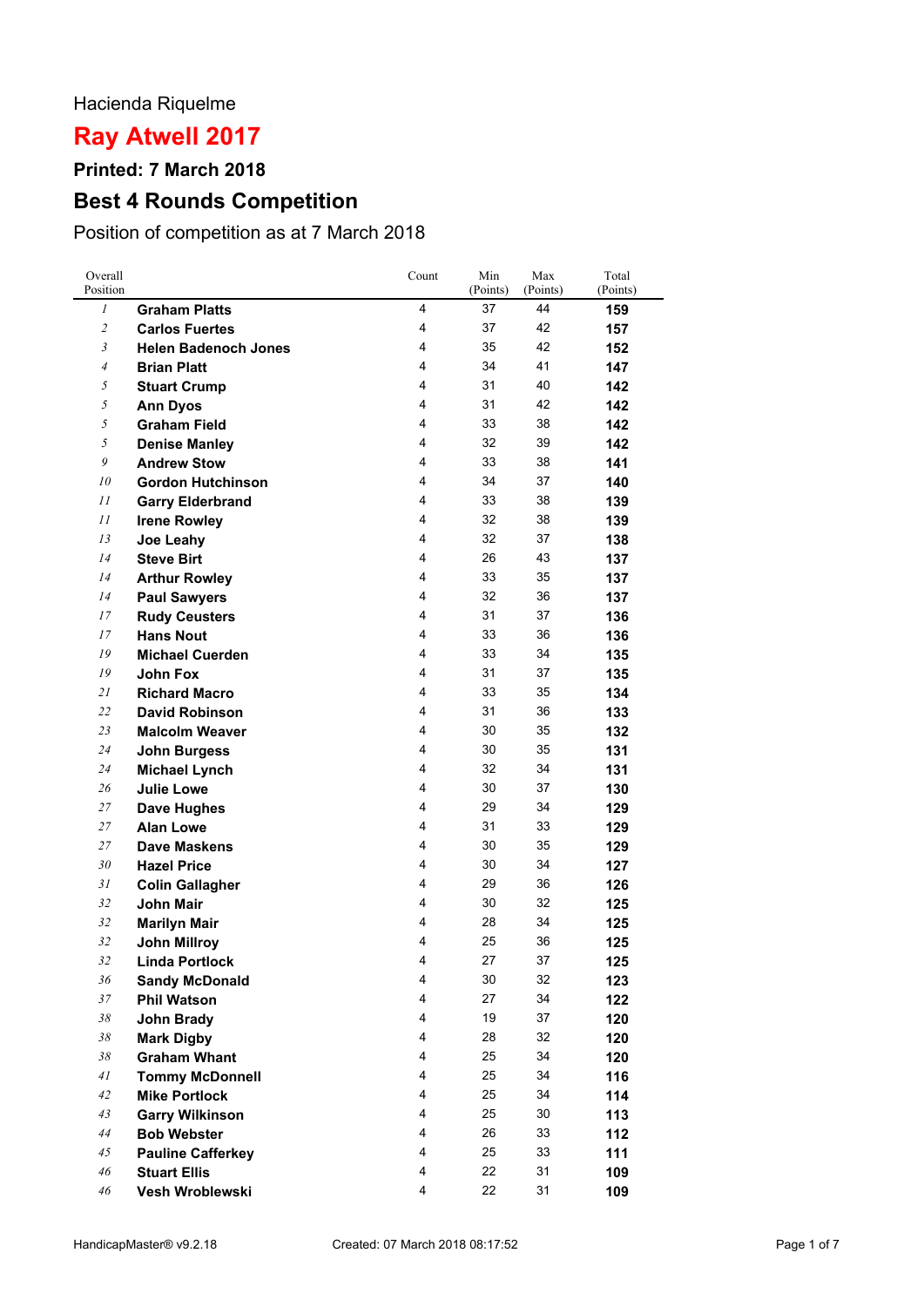| Ray Atwell 2017 |  |
|-----------------|--|
|                 |  |

| Overall<br>Position |                                             | Count          | Min<br>(Points) | Max<br>(Points) | Total<br>(Points) |
|---------------------|---------------------------------------------|----------------|-----------------|-----------------|-------------------|
| 48                  | <b>Peter Cafferkey</b>                      | 4              | 25              | 30              | 108               |
| 49                  | <b>Mick Higgins</b>                         | 4              | 23              | 31              | 107               |
| 49                  | <b>Dave Parkes</b>                          | 3              | 33              | 40              | 107               |
| 49                  | <b>Rick Sorsby</b>                          | 4              | 21              | 31              | 107               |
| 52                  | <b>Andrew Smithurst</b>                     | 4              | 24              | 31              | 106               |
| 52                  | <b>Roger Wood</b>                           | 4              | 24              | 29              | 106               |
| 54                  | <b>David Petford</b>                        | 4              | 24              | 28              | 104               |
| 55                  | <b>Gerry Burton</b>                         | 4              | 21              | 28              | 102               |
| 55                  | <b>Tony Foster</b>                          | 4              | 23              | 28              | 102               |
| 57                  | <b>James Bunce</b>                          | 4              | 21              | 29              | 101               |
| 57                  | <b>Peter Dyos</b>                           | 4              | 23              | 28              | 101               |
| 57                  | <b>Amanda Hinchcliffe</b>                   | 4              | 23              | 32              | 101               |
| 57                  |                                             | 4              | 19              | 29              | 101               |
| 57                  | <b>Janine Sawyers</b><br><b>David Wells</b> | 3              | 29              | 37              | 101               |
| 62                  | <b>Jason Swann</b>                          | 3              | 29              | 38              | 98                |
| 63                  | <b>Mick Brooke</b>                          | 3              | 32              | 32              | 96                |
| 64                  |                                             | 3              | 27              | 37              |                   |
|                     | <b>Stefan Agten</b>                         | $\overline{4}$ | 20              |                 | 92                |
| 64                  | <b>Alan Hinchcliffe</b>                     |                |                 | 28              | 92                |
| 66                  | Lydia Molyneux                              | 3<br>3         | 27              | 33              | 91                |
| 67                  | <b>Steve Hewitt</b>                         |                | 29              | 31              | 90                |
| 67                  | <b>Andrew MacLennan</b>                     | 4              | 18              | 27              | 90                |
| 69                  | <b>Steve Dickinson</b>                      | 4              | 19              | 24              | 88                |
| 69                  | <b>Kersten Rammeloo</b>                     | 3              | 24              | 37              | 88                |
| 69                  | <b>Peter Royle</b>                          | 3              | 22              | 33              | 88                |
| 72                  | <b>Martina Chanter</b>                      | 3              | 26              | 35              | 87                |
| 72                  | <b>Patricia Gingell</b>                     | 3              | 26              | 33              | 87                |
| 72                  | <b>Ash Patel</b>                            | 4              | 16              | 26              | 87                |
| 75                  | <b>Richard Nicol</b>                        | 3              | 21              | 35              | 85                |
| 76                  | <b>Ramon Iciar</b>                          | 4              | 17              | 24              | 84                |
| 77                  | <b>Pauline Bentote</b>                      | 3              | 25              | 30              | 83                |
| $77\,$              | <b>Jayne Long</b>                           | 3              | 24              | 35              | 83                |
| 79                  | <b>Kevin Lambe</b>                          | 3              | 24              | 29              | 82                |
| 80                  | <b>Jane McDonald</b>                        | 3              | 21              | 37              | 81                |
| 80                  | <b>Brian Wood</b>                           | 3              | 23              | 31              | 81                |
| 82                  | <b>Pat Howard</b>                           | 3              | 23              | 29              | 78                |
| 82                  | <b>Steve Hunt</b>                           | $\overline{2}$ | 38              | 40              | 78                |
| 84                  | <b>Brian Chanter</b>                        | 3              | 19              | 32              | 77                |
| 84                  | <b>Tracey Clapp</b>                         | 3              | 24              | 28              | 77                |
| 84                  | <b>Christine Gibbons</b>                    | 3              | 22              | 28              | 77                |
| 87                  | <b>Rod Howarth</b>                          | 3              | 22              | 27              | 75                |
| 87                  | <b>Coleen Jackson</b>                       | $\overline{2}$ | 32              | 43              | 75                |
| 89                  | <b>John Breaker</b>                         | 3              | 21              | 27              | 73                |
| 89                  | John Quinn                                  | $\overline{2}$ | 36              | 37              | 73                |
| 91                  | <b>George Long</b>                          | 3              | 21              | 27              | 71                |
| 92                  | <b>Els Delaere</b>                          | $\overline{2}$ | 33              | 37              | 70                |
| 92                  | Darush Kasili                               | $\overline{2}$ | 31              | 39              | 70                |
| 92                  | <b>Mark Rasche</b>                          | $\overline{2}$ | 34              | 36              | 70                |
| 95                  | <b>Steve Fitzpatrick</b>                    | $\overline{2}$ | 34              | 35              | 69                |
| 95                  | <b>Rob Henshaw</b>                          | 3              | 19              | 26              | 69                |
| 97                  | <b>Jill Howarth</b>                         | $\overline{c}$ | 29              | 39              | 68                |
| $98\,$              | <b>Carolus Brand</b>                        | 3              | 19              | 29              | 67                |
| $98\,$              | <b>Andy Mackle</b>                          | $\overline{c}$ | 33              | 34              | 67                |
| 100                 | <b>Paul Chamberlain</b>                     | 3              | 20              | 24              | 66                |
| 100                 | <b>Darren Draper</b>                        | $\overline{c}$ | 30              | 36              | 66                |
| 100                 | <b>Graham Etherington</b>                   | $\overline{2}$ | 32              | 34              | 66                |
| 100                 | <b>Stuart Ince</b>                          | $\overline{2}$ | 30              | 36              | 66                |
| 100                 | <b>Jenny Swain</b>                          | $\overline{c}$ | 32              | 34              | 66                |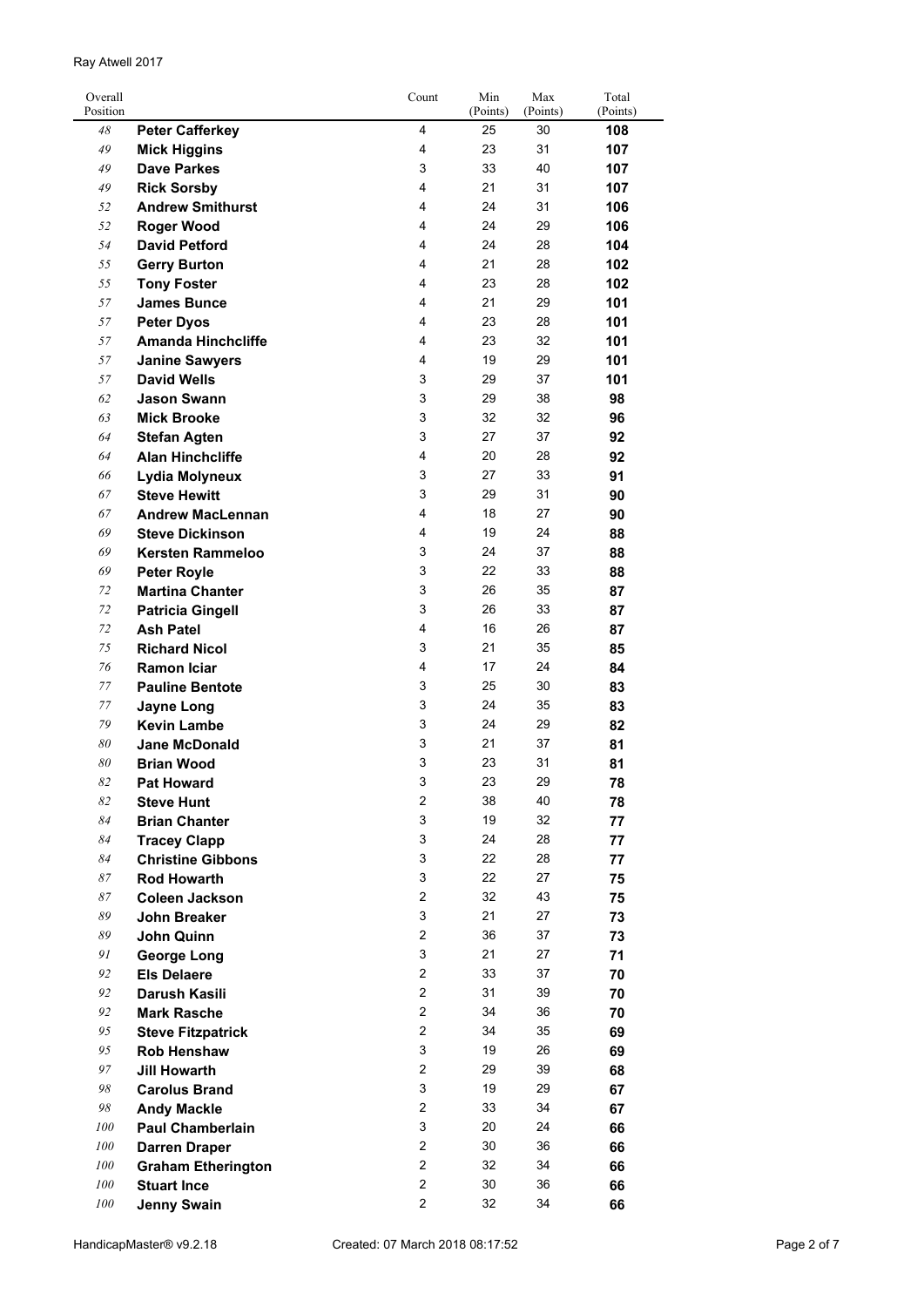| Overall<br>Position |                            | Count                   | Min<br>(Points) | Max<br>(Points) | Total<br>(Points) |
|---------------------|----------------------------|-------------------------|-----------------|-----------------|-------------------|
| 105                 | <b>Tim Denby</b>           | $\overline{2}$          | 27              | 38              | 65                |
| 105                 | <b>Barbara Deroose</b>     | $\overline{2}$          | 32              | 33              | 65                |
| 107                 | <b>Sheena Quinn</b>        | $\overline{c}$          | 31              | 33              | 64                |
| 108                 | Di Hudson                  | $\overline{2}$          | 31              | 32              | 63                |
| 108                 | <b>Michael Joines</b>      | $\overline{2}$          | 30              | 33              | 63                |
| 108                 | <b>Stephen Mailey</b>      | $\overline{2}$          | 29              | 34              | 63                |
| 111                 | <b>Stuart Carnie</b>       | $\overline{c}$          | 30              | 32              | 62                |
| 111                 | <b>Antony Derbyshire</b>   | $\overline{2}$          | 29              | 33              | 62                |
| 111                 | <b>Paul Simpson</b>        | $\overline{c}$          | 29              | 33              | 62                |
| 114                 | <b>Gregg Casey</b>         | $\overline{2}$          | 28              | 32              | 60                |
| 114                 | <b>Rob Moore</b>           | $\overline{2}$          | 26              | 34              | 60                |
| 114                 | John Watts                 | $\overline{2}$          | 30              | 30              | 60                |
| 117                 | <b>Patrick Dumon</b>       | $\overline{2}$          | 23              | 36              | 59                |
| 117                 | <b>John Hastie</b>         | $\overline{2}$          | 26              | 33              | 59                |
| 117                 | <b>John Howarth</b>        | $\overline{2}$          | 29              | 30              | 59                |
| 117                 |                            | $\overline{2}$          | 29              | 30              |                   |
|                     | <b>Jimmy Templeton</b>     | $\overline{2}$          |                 | 31              | 59                |
| 121                 | <b>Stuart Gibb</b>         |                         | 27              |                 | 58                |
| 121                 | <b>Steve Mullaney</b>      | $\overline{c}$          | 27              | 31              | 58                |
| 121                 | Sean O'Rourke              | $\overline{2}$          | 27              | 31              | 58                |
| 121                 | <b>James Todd</b>          | $\overline{c}$          | 29              | 29              | 58                |
| 125                 | <b>Lyndon Bent</b>         | $\overline{2}$          | 24              | 33              | 57                |
| 126                 | Paul May                   | $\overline{2}$          | 22              | 34              | 56                |
| 126                 | <b>Gerard Parkes</b>       | $\overline{2}$          | 26              | 30              | 56                |
| 126                 | <b>Sue Thompson</b>        | $\overline{c}$          | 25              | 31              | 56                |
| 129                 | <b>Martyn Clapp</b>        | $\overline{2}$          | 26              | 29              | 55                |
| 129                 | <b>Phil Jay</b>            | $\overline{c}$          | 23              | 32              | 55                |
| 131                 | <b>Colin Archer</b>        | $\overline{2}$          | 25              | 28              | 53                |
| 131                 | <b>Stefan Egten</b>        | $\overline{2}$          | 24              | 29              | 53                |
| 133                 | <b>Graham Collins</b>      | $\overline{2}$          | 19              | 33              | 52                |
| 133                 | <b>Mick Roads</b>          | $\overline{c}$          | 26              | 26              | 52                |
| 135                 | <b>Wilhelmena Custance</b> | $\overline{2}$          | 17              | 34              | 51                |
| 136                 | <b>Gillian Winch</b>       | $\overline{2}$          | 18              | 32              | 50                |
| 137                 | <b>Neville Custance</b>    | $\overline{2}$          | 16              | 33              | 49                |
| 138                 | John Brown                 | 2                       | 22              | 26              | 48                |
| 138                 | <b>Bradley Rees</b>        | $\overline{\mathbf{c}}$ | 19              | 29              | 48                |
| 140                 | <b>Mark Hatfield</b>       | $\mathbf{1}$            | 47              | 47              | 47                |
| 140                 | <b>Gary Jones</b>          | $\overline{c}$          | 21              | 26              | 47                |
| 140                 | <b>Luke Smalley</b>        | $\mathbf{1}$            | 47              | 47              | 47                |
| 143                 | <b>Harry Rice</b>          | $\overline{c}$          | 21              | 25              | 46                |
| 144                 | <b>David Quayle</b>        | $\overline{2}$          | 20              | 25              | 45                |
| 145                 | <b>Terry Thompson</b>      | $\overline{2}$          | 20              | 22              | 42                |
| 146                 | <b>Paul Lane</b>           | $\overline{c}$          | 19              | 22              | 41                |
| 146                 | <b>Leonard O'Keeffe</b>    | 1                       | 41              | 41              | 41                |
| 146                 | <b>Kav Williamson</b>      | 1                       | 41              | 41              | 41                |
| 149                 | Jo Digby                   | 4                       | 7               | 14              | 39                |
| 149                 | Joshua Draper              | $\mathbf{1}$            | 39              | 39              | 39                |
| 151                 | <b>Barrie Richards</b>     | $\mathbf{1}$            | 38              | 38              | 38                |
| 152                 | <b>Dave Draper</b>         | $\mathbf{1}$            | 37              | 37              | 37                |
| 152                 | <b>Josh French</b>         | $\mathbf{1}$            | 37              | 37              | 37                |
| 152                 | <b>Vincent Heylen</b>      | $\mathbf{1}$            | 37              | 37              |                   |
| 152                 | <b>Libby Mailey</b>        | $\mathbf{1}$            | 37              | 37              | 37<br>37          |
| 152                 | <b>Felix Perez</b>         | $\overline{c}$          | 18              | 19              |                   |
|                     |                            | $\overline{c}$          | 17              |                 | 37                |
| 152                 | <b>Peter Sproston</b>      | $\mathbf{1}$            |                 | 20              | 37                |
| 152                 | <b>Liz Titley</b>          |                         | 37              | 37              | 37                |
| 152                 | <b>Neil Williamson</b>     | $\mathbf{1}$            | 37              | 37              | 37                |
| 160                 | <b>Martin Ascough</b>      | $\mathbf{1}$            | 36              | 36              | 36                |
| 160                 | <b>Jonnie Gotts</b>        | $\mathbf{1}$            | 36              | 36              | 36                |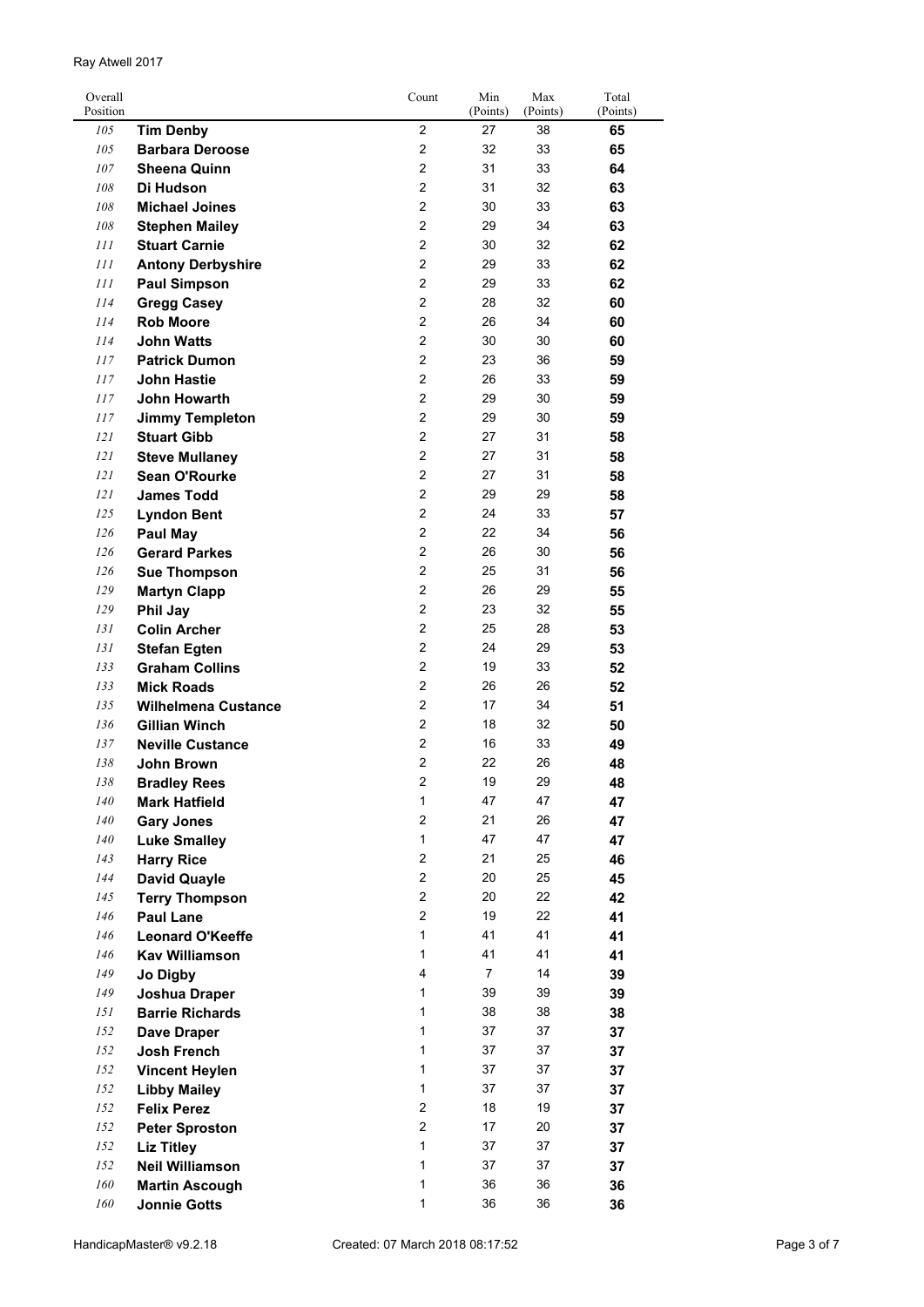| Overall  |                         | Count          | Min      | Max      | Total    |
|----------|-------------------------|----------------|----------|----------|----------|
| Position |                         |                | (Points) | (Points) | (Points) |
| 160      | <b>Lee Hood</b>         | $\mathbf{1}$   | 36       | 36       | 36       |
| 160      | <b>Brian Medlam</b>     | $\mathbf{1}$   | 36       | 36       | 36       |
| 160      | <b>Eamonn Parkes</b>    | $\mathbf{1}$   | 36       | 36       | 36       |
| 165      | <b>David Baird</b>      | 2              | 17       | 18       | 35       |
| 165      | <b>Caroline Cherry</b>  | $\mathbf{1}$   | 35       | 35       | 35       |
| 165      | <b>Ross Davies</b>      | $\mathbf{1}$   | 35       | 35       | 35       |
| 165      | <b>Emmett Loftus</b>    | $\mathbf{1}$   | 35       | 35       | 35       |
| 165      | <b>Terry McCartney</b>  | $\mathbf{1}$   | 35       | 35       | 35       |
| 165      | <b>Ashley Queenan</b>   | 1              | 35       | 35       | 35       |
| 165      | <b>Sharon Seed</b>      | $\mathbf{1}$   | 35       | 35       | 35       |
| 165      | <b>Brian Williams</b>   | $\mathbf{1}$   | 35       | 35       | 35       |
| 165      | <b>Emlyn Williamson</b> | $\mathbf{1}$   | 35       | 35       | 35       |
| 174      | <b>Mo Khan</b>          | $\mathbf{1}$   | 34       | 34       | 34       |
| 174      | <b>Steven Koutstaal</b> | $\mathbf{1}$   | 34       | 34       | 34       |
| 174      | <b>Steven Mayley</b>    | $\mathbf{1}$   | 34       | 34       | 34       |
| 174      | <b>Simon Naylor</b>     | $\mathbf{1}$   | 34       | 34       | 34       |
| 174      | <b>Shanni Whisler</b>   | $\mathbf{1}$   | 34       | 34       | 34       |
| 174      | <b>David Winch</b>      | 2              | 10       | 24       | 34       |
| 180      | <b>Bruce Charman</b>    | $\mathbf{1}$   | 33       | 33       | 33       |
| 180      | <b>Stephen Cherry</b>   | $\mathbf{1}$   | 33       | 33       | 33       |
| 180      | <b>Annick D'Anvers</b>  | $\mathbf{1}$   | 33       | 33       | 33       |
| 180      | <b>Rick Goy</b>         | $\mathbf{1}$   | 33       | 33       | 33       |
| 180      | <b>David Hearne</b>     | $\mathbf{1}$   | 33       | 33       | 33       |
| 180      | <b>Myles Joines</b>     | $\mathbf{1}$   | 33       | 33       | 33       |
| 180      | John Kennedy            | $\mathbf{1}$   | 33       | 33       | 33       |
| 180      | <b>Ken O'Keefe</b>      | 1              | 33       | 33       | 33       |
| 180      | <b>Josh Rodidch</b>     | $\mathbf{1}$   | 33       | 33       | 33       |
| 180      | <b>Julie Saunders</b>   | 1              | 33       | 33       | 33       |
| 180      | <b>Matt Smith</b>       | $\mathbf{1}$   | 33       | 33       | 33       |
| 191      | <b>Jack Chilvers</b>    | $\mathbf{1}$   | 32       | 32       | 32       |
| 191      | <b>Alan Crockett</b>    | $\mathbf{1}$   | 32       | 32       | 32       |
| 191      | <b>Reg Davies</b>       | $\mathbf{1}$   | 32       | 32       | 32       |
| 191      | <b>Paul Draper</b>      | $\mathbf{1}$   | 32       | 32       | 32       |
| 191      | <b>Craig Harvey</b>     | 1              | 32       | 32       | 32       |
| 191      | Graham Jarvis           | 1              | 32       | 32       | 32       |
| 191      |                         | $\mathbf{1}$   | 32       | 32       |          |
| 191      | <b>Alastair Maxwell</b> | 1              | 32       | 32       | 32       |
| 191      | <b>Graeme McKnight</b>  | 1              | 32       | 32       | 32       |
| 191      | <b>Andy Mitchell</b>    | $\mathbf{1}$   | 32       | 32       | 32       |
|          | <b>Pauline Rouke</b>    | $\mathbf{1}$   |          |          | 32       |
| 191      | <b>Oliver Spindley</b>  |                | 32       | 32       | 32       |
| 191      | Alan Wragg              | $\mathbf{1}$   | 32       | 32       | 32       |
| 203      | <b>Hans Beque</b>       | $\mathbf{1}$   | 31       | 31       | 31       |
| 203      | <b>Jack Blair</b>       | $\mathbf{1}$   | 31       | 31       | 31       |
| 203      | <b>Clare Charlwood</b>  | $\mathbf{1}$   | 31       | 31       | 31       |
| 203      | <b>Seamus Fagon</b>     | $\mathbf{1}$   | 31       | 31       | 31       |
| 203      | <b>Peter Harding</b>    | $\mathbf{1}$   | 31       | 31       | 31       |
| 203      | <b>Martin Hennessey</b> | $\mathbf{1}$   | 31       | 31       | 31       |
| 203      | <b>Nick Jackson</b>     | $\mathbf{1}$   | 31       | 31       | 31       |
| 203      | <b>Hanne Johnslov</b>   | $\overline{2}$ | 12       | 19       | 31       |
| 203      | <b>Paul Liggett</b>     | $\mathbf{1}$   | 31       | 31       | 31       |
| 203      | <b>Christian Moore</b>  | $\mathbf{1}$   | 31       | 31       | 31       |
| 203      | <b>Stewart Roberts</b>  | $\mathbf{1}$   | 31       | 31       | 31       |
| 203      | <b>Leigh Rout</b>       | $\mathbf{1}$   | 31       | 31       | 31       |
| 203      | <b>John Slevin</b>      | $\mathbf{1}$   | 31       | 31       | 31       |
| 203      | <b>David Smalley</b>    | $\mathbf{1}$   | 31       | 31       | 31       |
| 203      | <b>Ulla Soderlund</b>   | $\mathbf{1}$   | 31       | 31       | 31       |
| $203\,$  | <b>William Watson</b>   | $\mathbf{1}$   | 31       | 31       | 31       |

Ray Atwell 2017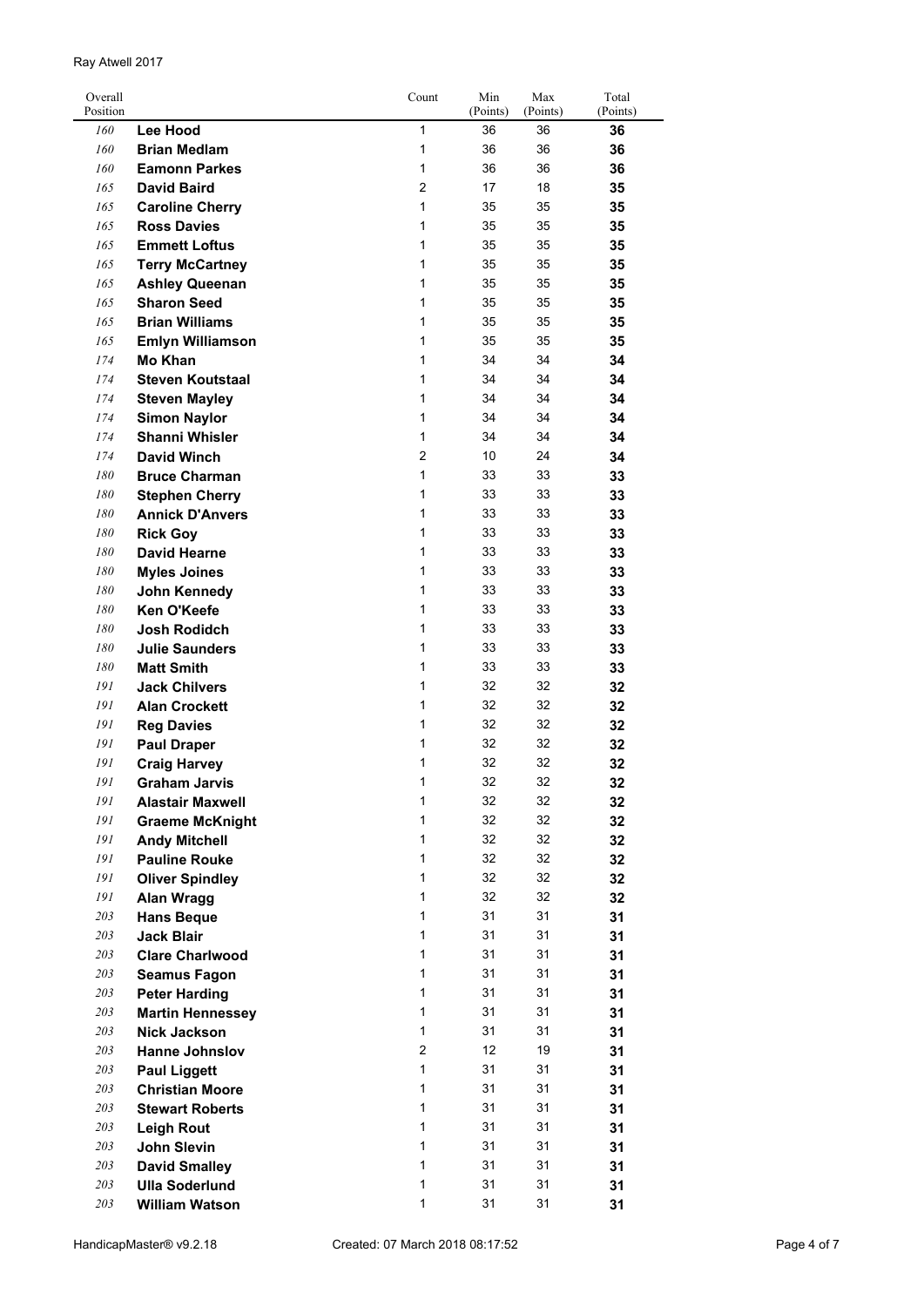| Overall<br>Position |                            | Count          | Min<br>(Points) | Max<br>(Points) | Total<br>(Points) |
|---------------------|----------------------------|----------------|-----------------|-----------------|-------------------|
| 219                 | <b>Paul Arthurs</b>        | 1              | 30              | 30              | 30                |
| 219                 | <b>Frank Atwell</b>        | 1              | 30              | 30              | 30                |
| 219                 | <b>John Bayliss</b>        | $\overline{2}$ | 6               | 24              | 30                |
| 219                 | <b>David Egerton</b>       | 1              | 30              | 30              | 30                |
| 219                 | <b>Paul French</b>         | $\mathbf{1}$   | 30              | 30              | 30                |
| 219                 | <b>Martin Holmes</b>       | 1              | 30              | 30              | 30                |
|                     |                            | 1              | 30              | 30              |                   |
| 219                 | <b>Tracy Ireland</b>       |                |                 |                 | 30                |
| 219                 | <b>Libby Mayley</b>        | 1              | 30              | 30              | 30                |
| 219                 | Joe Mulligan               | $\mathbf{1}$   | 30              | 30              | 30                |
| 219                 | Dorothy O'Keefe            | 1              | 30              | 30              | 30                |
| 219                 | <b>Toby Reeve</b>          | 1              | 30              | 30              | 30                |
| 219                 | <b>John Slater</b>         | 1              | 30              | 30              | 30                |
| 219                 | <b>George Turley</b>       | 1              | 30              | 30              | 30                |
| 219                 | <b>Nigel Watts</b>         | 1              | 30              | 30              | 30                |
| 219                 | <b>Danny Williamson</b>    | 1              | 30              | 30              | 30                |
| 234                 | <b>David Boyes</b>         | 1              | 29              | 29              | 29                |
| 234                 | <b>Derek Charlwood</b>     | 1              | 29              | 29              | 29                |
| 234                 | <b>Adrian Cooke</b>        | 1              | 29              | 29              | 29                |
| 234                 | <b>Steve Fenlon</b>        | 1              | 29              | 29              | 29                |
| 234                 | <b>Walter Heylen</b>       | 1              | 29              | 29              | 29                |
| 234                 | <b>Steve James</b>         | 1              | 29              | 29              | 29                |
| 234                 | <b>Michel Le Belle</b>     | 1              | 29              | 29              | 29                |
| 234                 | <b>Donal Liston</b>        | 1              | 29              | 29              | 29                |
| 234                 | <b>Martin Sheridan</b>     | 1              | 29              | 29              | 29                |
| 234                 | lan Stewart                | $\mathbf{1}$   | 29              | 29              | 29                |
| 244                 | <b>Gary Chapman</b>        | $\mathbf{1}$   | 28              | 28              | 28                |
| 244                 | <b>Greg Colcough</b>       | 1              | 28              | 28              | 28                |
| 244                 | <b>David Cripps</b>        | 1              | 28              | 28              | 28                |
| 244                 | <b>Andrew Douglas</b>      | 1              | 28              | 28              | 28                |
| 244                 | <b>Paul Foxwell</b>        | 1              | 28              | 28              | 28                |
| 244                 | <b>Terry Hadley</b>        | 1              | 28              | 28              | 28                |
| 244                 | <b>Anthony Lainton</b>     | $\overline{2}$ | 11              | 17              | 28                |
| 244                 | <b>Ross McCrickard</b>     | 1              | 28              | 28              | 28                |
| 244                 | <b>Christophe Paul</b>     | 1              | 28              | 28              | 28                |
| 244                 | <b>Andy Reeves</b>         | 1              | 28              | 28              | 28                |
| 244                 | <b>Ken Roche</b>           | 1              | 28              | 28              | 28                |
| 244                 | <b>Marc Vandercruyssen</b> | $\mathbf{1}$   | 28              | 28              | 28                |
| 244                 | <b>Dean Williamson</b>     | $\mathbf{1}$   | 28              | 28              | 28                |
| 257                 | <b>Manou Decaluwe</b>      | $\mathbf{1}$   | 27              | 27              | 27                |
| 257                 | <b>Richard Gee</b>         | $\mathbf{1}$   | 27              | 27              | 27                |
| 257                 | lan Graham                 | $\mathbf{1}$   | 27              | 27              | 27                |
| 257                 | <b>Russ Horswood</b>       | $\mathbf{1}$   | 27              | 27              | 27                |
| 257                 | <b>Davis Ince</b>          | $\mathbf{1}$   | 27              | 27              | 27                |
| 257                 | <b>John Jarvis</b>         | $\mathbf{1}$   | 27              | 27              | 27                |
| 257                 | <b>Adrian Moore</b>        | $\mathbf{1}$   | 27              | 27              | 27                |
| 257                 | Doug Robson                | 1              | 27              | 27              | 27                |
| 257                 | <b>Terry Rouke</b>         | 1              | 27              | 27              | 27                |
| 257                 | <b>Andy Russell</b>        | 1              | 27              | 27              | 27                |
| 257                 | <b>Chris Waine</b>         | 1              | 27              | 27              | 27                |
| 257                 | <b>Frank Young</b>         | 1              | 27              | 27              | 27                |
| 269                 | <b>Nikki Baylis</b>        | $\overline{2}$ | 12              | 14              | 26                |
| 269                 | <b>Tom Byrne</b>           | $\mathbf{1}$   | 26              | 26              | 26                |
| 269                 | <b>Norrie Cowan</b>        | 1              | 26              | 26              | 26                |
| 269                 | <b>Stewart Hamilton</b>    | $\mathbf{1}$   | 26              | 26              | 26                |
| 269                 | <b>Kevin Harness</b>       | 1              | 26              | 26              | 26                |
| 269                 | lain Stewart               | 1              | 26              | 26              | 26                |
| 269                 | <b>Steve Watts</b>         | 1              | 26              | 26              | 26                |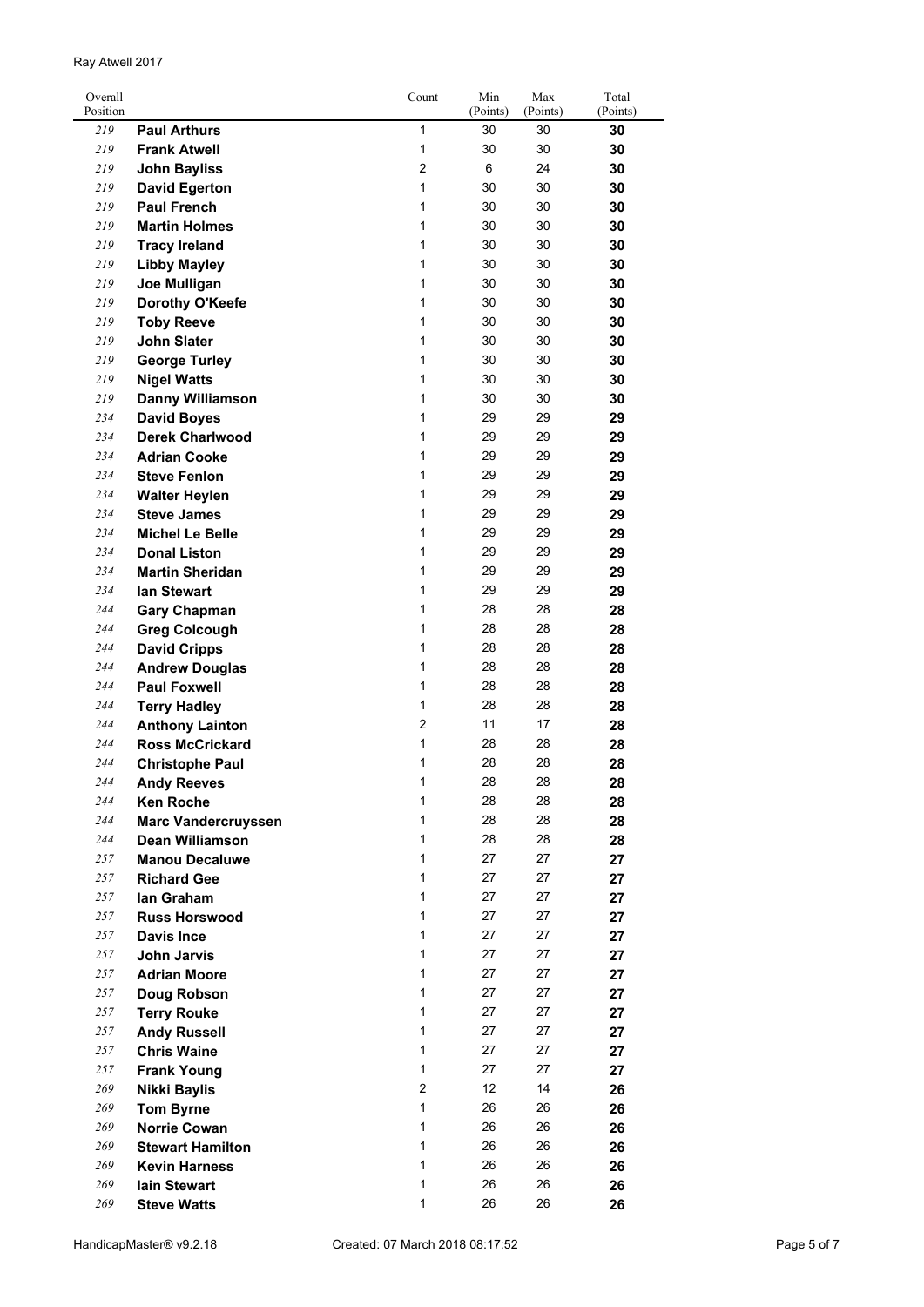| Overall<br>Position |                          | Count        | Min<br>(Points) | Max<br>(Points) | Total<br>(Points) |
|---------------------|--------------------------|--------------|-----------------|-----------------|-------------------|
| 276                 | <b>Brian Draper</b>      | 1            | 25              | 25              | 25                |
| 276                 | <b>Erich Eder</b>        | 1            | 25              | 25              | 25                |
| 276                 | <b>Andy Higginson</b>    | 1            | 25              | 25              | 25                |
| 276                 | <b>Eddie Ingram</b>      | 1            | 25              | 25              | 25                |
| 276                 | <b>Graham Jardine</b>    | 1            | 25              | 25              | 25                |
| 276                 | <b>Eugene Murphy</b>     | 1            | 25              | 25              | 25                |
| 276                 | <b>Sandra Rammeloo</b>   | 1            | 25              | 25              | 25                |
| 276                 | <b>Martin Whant</b>      | 1            | 25              | 25              | 25                |
| 284                 | <b>Doug Anderson</b>     | 1            | 24              | 24              | 24                |
| 284                 | <b>Ray Behan</b>         | 1            | 24              | 24              | 24                |
| 284                 | <b>Eve Bolton</b>        | 1            | 24              | 24              | 24                |
| 284                 | <b>Julian Day</b>        | 1            | 24              | 24              | 24                |
| 284                 | <b>Raymond Fernie</b>    | 1            | 24              | 24              | 24                |
| 284                 | <b>Jody Green</b>        | 1            | 24              | 24              | 24                |
| 284                 | <b>Alex Hunt</b>         | 1            | 24              | 24              | 24                |
| 284                 | <b>Steve McLaughlan</b>  | 1            | 24              | 24              | 24                |
| 284                 | <b>Lee Murfet</b>        | 1            | 24              | 24              | 24                |
| 284                 | <b>Ivan Roberts</b>      | 1            | 24              | 24              | 24                |
| 284                 | <b>Mark Seed</b>         | 1            | 24              | 24              | 24                |
| 295                 | <b>Johan Budeners</b>    | 1            | 23              | 23              | 23                |
| 295                 | <b>Steve Kendrew</b>     | 1            | 23              | 23              | 23                |
|                     |                          | 1            |                 | 23              |                   |
| 295                 | <b>Rob LEAHY</b>         |              | 23              |                 | 23                |
| 295                 | <b>Jean Liston</b>       | 1            | 23              | 23              | 23                |
| 295                 | <b>Adam Naylor</b>       | 1            | 23              | 23              | 23                |
| 295                 | <b>Graham Titley</b>     | 1            | 23              | 23              | 23                |
| 295                 | <b>Rob Walsh</b>         | 1            | 23              | 23              | 23                |
| 295                 | <b>Greg Whant</b>        | 1            | 23              | 23              | 23                |
| 303                 | <b>Debbie Bent</b>       | 1            | 22              | 22              | 22                |
| 303                 | <b>Nicholas Fletcher</b> | 1            | 22              | 22              | 22                |
| 303                 | <b>Rick Lemay</b>        | 1            | 22              | 22              | 22                |
| 303                 | <b>Keith Middleton</b>   | 1            | 22              | 22              | 22                |
| 303                 | <b>Hans Soderland</b>    | 1            | 22              | 22              | 22                |
| 303                 | <b>John Tiffen</b>       | 1            | 22              | 22              | 22                |
| 303                 | <b>Richard Worsley</b>   | 1            | 22              | 22              | 22                |
| 310                 | <b>Andy Brown</b>        | 1            | 21              | 21              | 21                |
| 310                 | <b>Aiden McCrory</b>     | 1            | 21              | 21              | 21                |
| 310                 | <b>Jayne Murphy</b>      | $\mathbf{1}$ | 21              | 21              | 21                |
| 310                 | <b>Tim Reid</b>          | $\mathbf{1}$ | 21              | 21              | 21                |
| 310                 | <b>Wendy Walker</b>      | $\mathbf{1}$ | 21              | 21              | 21                |
| 310                 | <b>Kevin White</b>       | $\mathbf{1}$ | 21              | 21              | 21                |
| 316                 | <b>Ray Bobby</b>         | $\mathbf{1}$ | 20              | 20              | 20                |
| 316                 | <b>Chris Bunce</b>       | $\mathbf 1$  | 20              | 20              | 20                |
| 316                 | <b>Alan Burdon</b>       | 1            | 20              | 20              | 20                |
| 316                 | <b>Paul Cook</b>         | $\mathbf{1}$ | 20              | 20              | 20                |
| 316                 | <b>Ron Draper</b>        | $\mathbf{1}$ | 20              | 20              | 20                |
| 316                 | Rob Jackson              | 1            | 20              | 20              | 20                |
| 316                 | <b>Toby Lord</b>         | 1            | 20              | 20              | 20                |
| 316                 | <b>Ray Lyons</b>         | 1            | 20              | 20              | 20                |
| 316                 | <b>Charlie Singh</b>     | 1            | 20              | 20              | 20                |
| 316                 | <b>Peter Stone</b>       | $\mathbf{1}$ | 20              | 20              | 20                |
| 316                 | <b>Gary Turner</b>       | 1            | 20              | 20              | 20                |
| 316                 | <b>Kevin Wilson</b>      | 1            | 20              | 20              | 20                |
| 328                 | <b>Richard Barron</b>    | 1            | 19              | 19              | 19                |
| 328                 | <b>Graeme Borrowdale</b> | $\mathbf{1}$ | 19              | 19              | 19                |
| 328                 | <b>Andy Harvey</b>       | 1            | 19              | 19              | 19                |
| 328                 | <b>Bill Jones</b>        | 1            | 19              | 19              | 19                |
| 328                 | Karl Leitelmayer         | 1            | 19              | 19              | 19                |
|                     |                          |              |                 |                 |                   |

Ray Atwell 2017